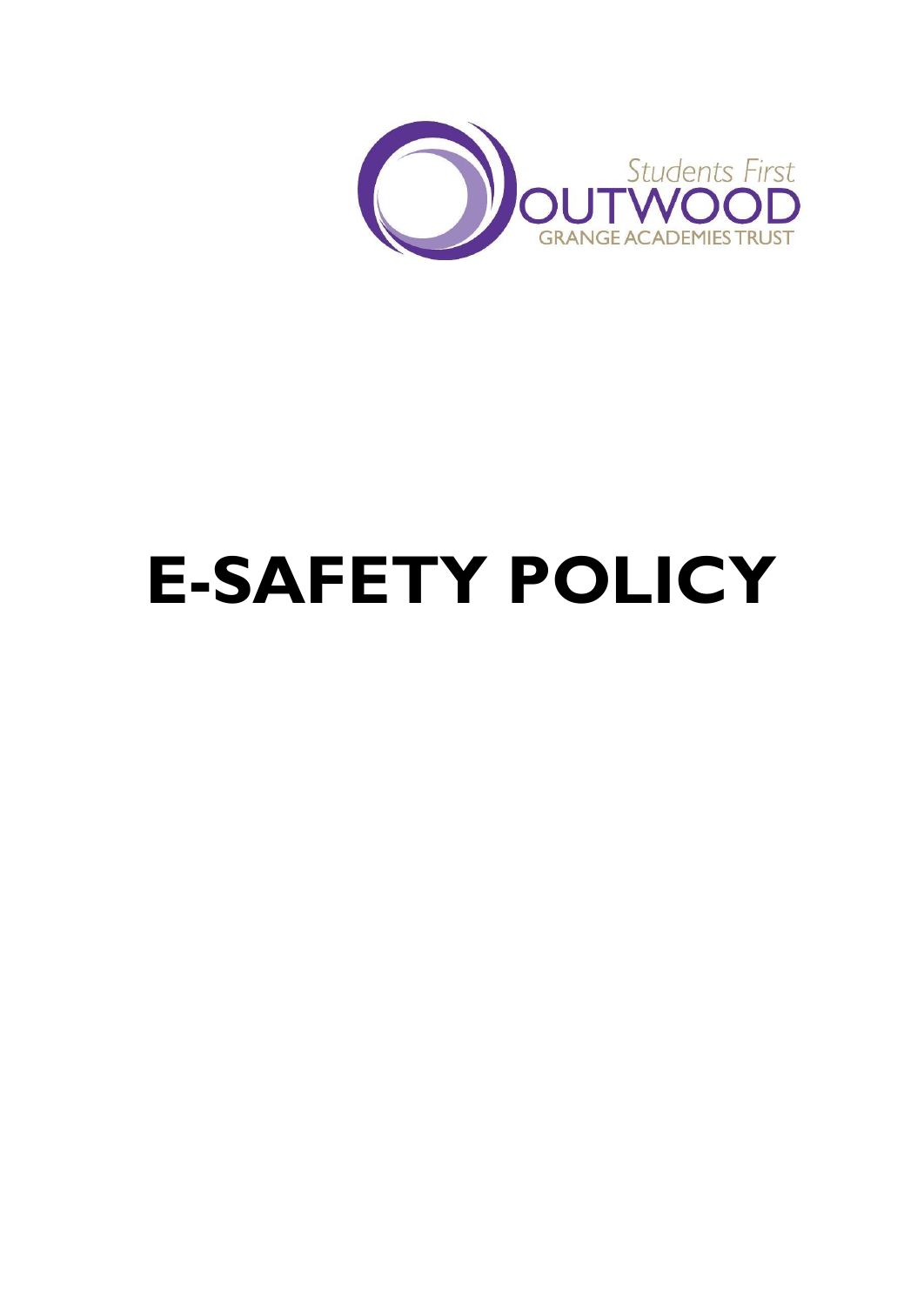| Document control table        |             |                   |                                                                                                                      |  |
|-------------------------------|-------------|-------------------|----------------------------------------------------------------------------------------------------------------------|--|
| Document title:               |             |                   | <b>E-Safety Policy</b>                                                                                               |  |
| Author (name & job<br>title): |             |                   | Katy Bradford, Chief Operating Officer                                                                               |  |
| <b>Version number:</b>        |             | V <sub>5</sub>    |                                                                                                                      |  |
| Date approved:                |             | <b>March 2022</b> |                                                                                                                      |  |
| <b>Approved by:</b>           |             |                   | <b>OGAT Board</b>                                                                                                    |  |
| Date of review:               |             | <b>March 2024</b> |                                                                                                                      |  |
| <b>Document History</b>       |             |                   |                                                                                                                      |  |
| <b>Version</b>                | <b>Date</b> | <b>Author</b>     | <b>Note of revisions</b>                                                                                             |  |
| $\overline{2}$                | Sept 17     | <b>LC</b>         | Policy review – no updates.                                                                                          |  |
| 3                             | January 19  | <b>LC</b>         | Updated to reflect GDPR and Prevent duty                                                                             |  |
| 4                             | March 20    | <b>KB</b>         | Reviewed no updates                                                                                                  |  |
| 5                             | March 22    | S Jones           | Job titles updated                                                                                                   |  |
|                               |             | <b>E</b> Bowes    | Password requirement amended from 'changed<br>regularly' to 'A strong, secure password will<br>need to be set once'. |  |
|                               |             |                   | 'VMG' replaced with 'tutor group'.                                                                                   |  |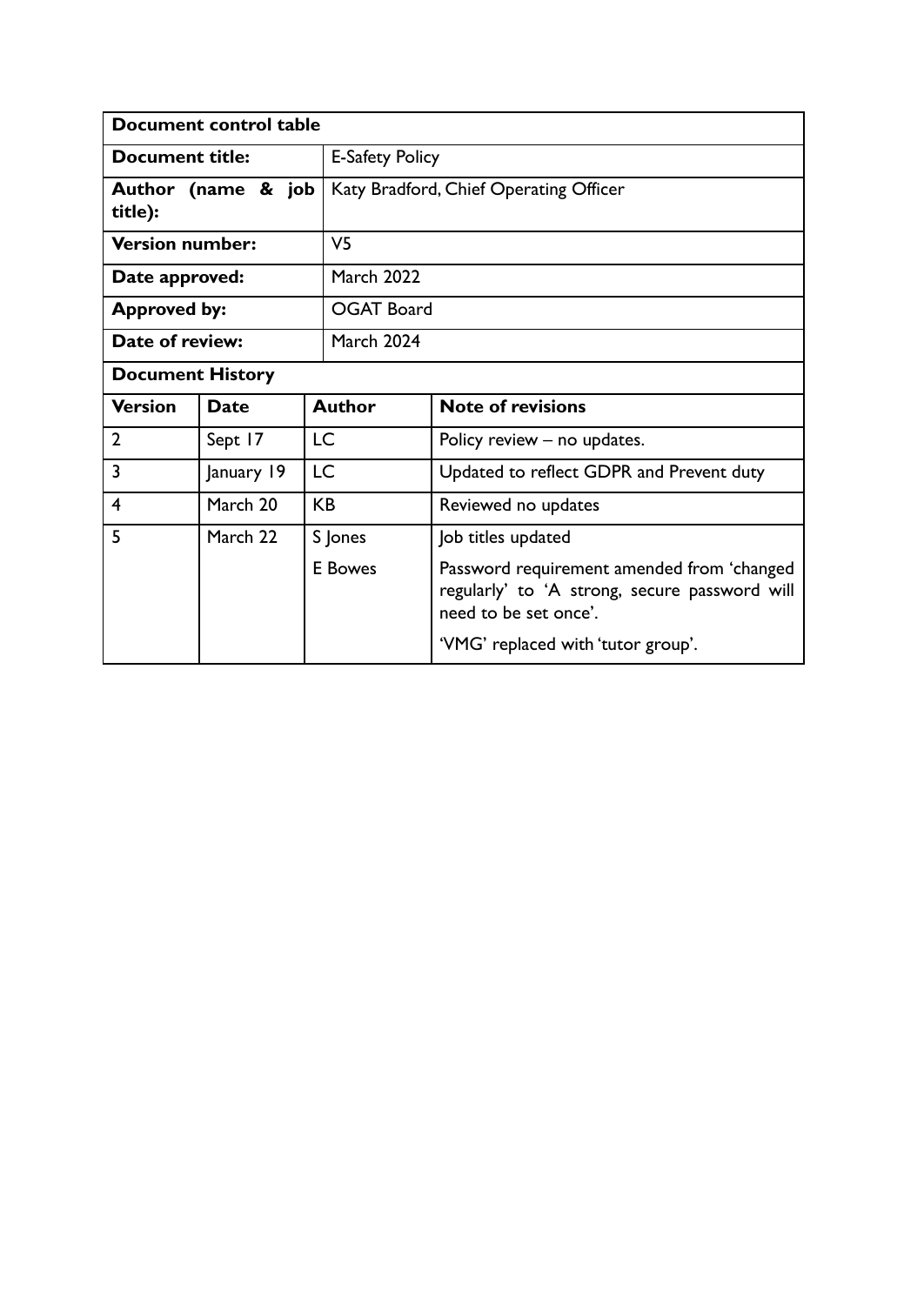# **Contents**

- 1. Policy Document
- 2. Roles and Responsibilities
- 3. Education and Training
- 4. Infrastructure, equipment, filtering and monitoring
- 5. Curriculum
- 6. Use of digital and video images
- 7. Data Protection
- 8. Communications
- 9. Unsuitable/Inappropriate activities
- 10. The Prevent Duty
- 11. Responding to incidents of misuse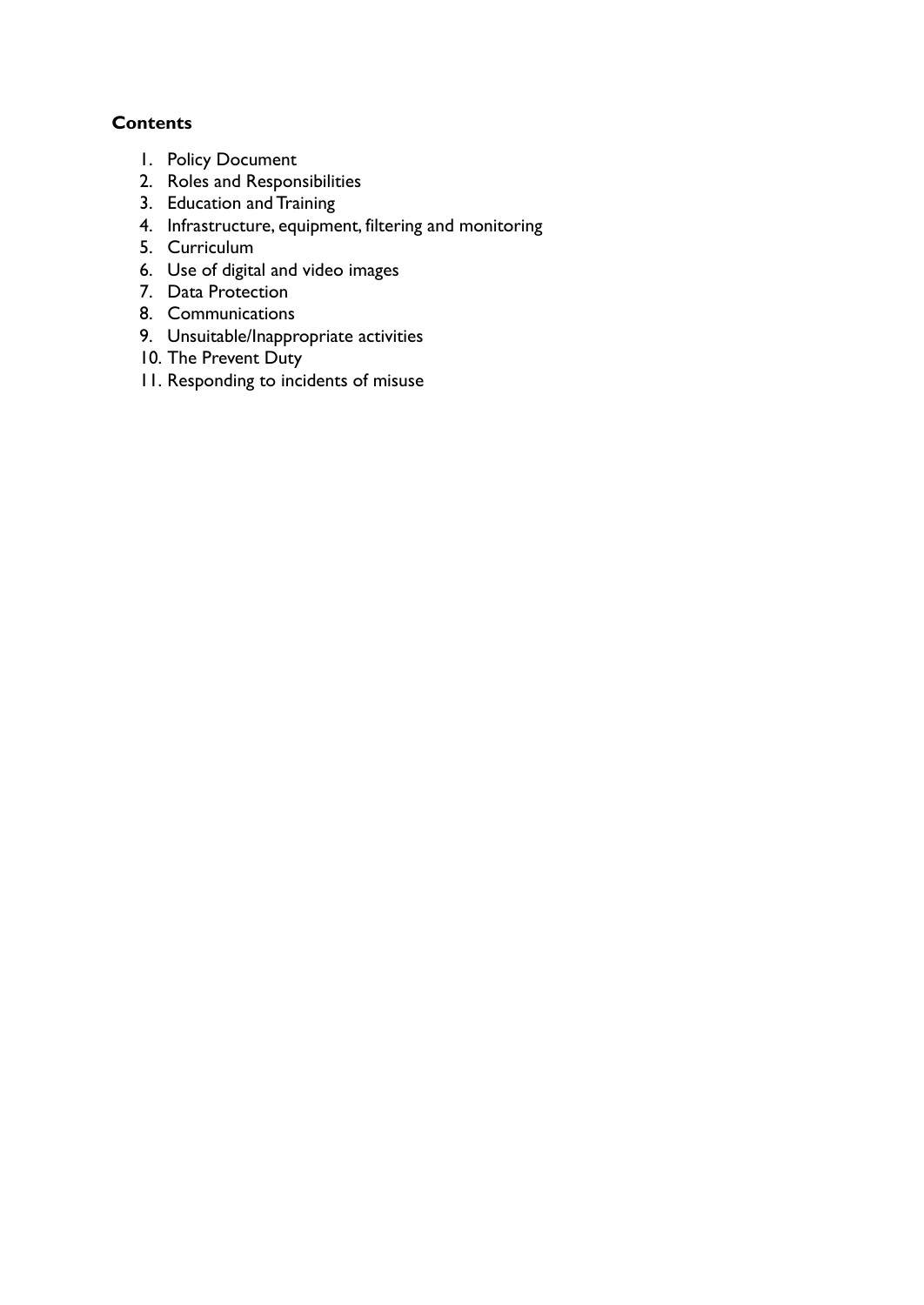# **E-Safety Policy**

## **1. Policy Document**

- 1.1 This policy applies to all members of the Trust community (including staff, students, volunteers, parents/carers and visitors) who have access to and are users of the Trust's ICT systems, both in and out of our academies.
- 1.2 Our Principals are empowered, to such extent as is reasonable, to regulate the behaviour of students when they are off the school site and staff are empowered to impose disciplinary penalties for inappropriate behaviour.
- 1.3 This is pertinent to incidents of cyber-bullying, or other e-safety incidents covered by this policy, which may take place out of the Academy, but is still linked to membership of the Academy. The Trust will deal with such incidents within this policy and associated behaviour and inappropriate e-safety behaviour that take place out of school. Parents/carers may be informed of concerns via telephone or letter.

#### **2. Roles and Responsibilities**

2.1 The following section outlines the roles and responsibilities for the e-safety of individuals and groups within the Trust:

## 2.2 Trust Board

Trust Directors are responsible for the approval of the e-safety Policy and for reviewing the effectiveness of the policy.

#### 2.3 Principals and Senior Leaders

- Principals are responsible for ensuring the safety (including e-safety) of members of their Academy communities;
- Principals and senior leaders are responsible for ensuring that relevant staff receive suitable training and development to enable them carry out their e-safety roles and to train other colleagues, as relevant;
- Principals and senior leaders will ensure that there is a system in place to allow for the monitoring and support of those in the academies who carry out the internal e-safety monitoring role. This is to provide a safety net and also to support those colleagues who take on important monitoring roles;
- Each Academy's senior leadership team (SLT) will receive information regarding any e-safety incidents which will be logged and reviewed during SLT meetings;
- Principals and members of each Academy SLT should be aware of the procedures to be followed in the event of a serious e-safety allegation being made against a member of staff.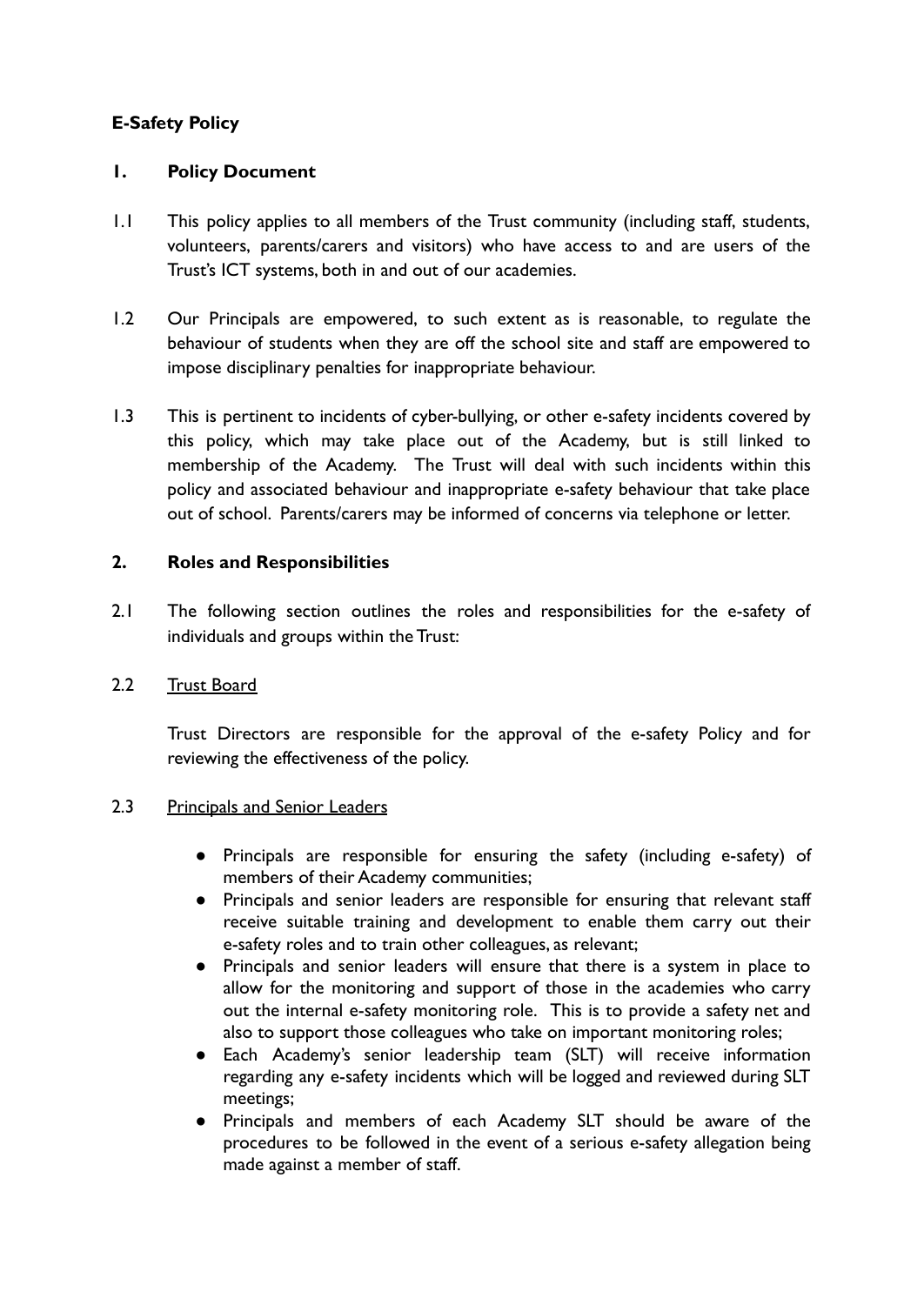## 2.3 Member of SLT with responsibility for e-safety

- Take day to day responsibility for e-safety issues and oversee the sanctions for breaches of rules relating to e-safety;
- Ensure that all staff are aware of the procedures that need to be followed in the event of an e-safety incident taking place;
- Provide training and advice to staff;
- Liaise with the Local Authority Designated Officer (LADO) or Police as appropriate;
- Liaise with the Trust's ICT technical staff:
- Receive reports of e-safety incidents as part of behaviour monitoring;
- Provide information to the Trust's Executive Team/Board as appropriate;
- It is the role of the e-Safety coordinator to keep abreast of current issues and guidance through organisations such as CEOP (Child Exploitation and Online Protection), Childnet, UK Safer Internet Centre and Prevent Radicalisation.

## 2.5 Director of Technology/Network Manager/ICT Technical Staff

● Ensure that the Academy and Trust ICT infrastructure is secure and is not open to misuse or malicious attack and that all aspects of the Trust's ICT systems are secure, in line with the Trust's guidance and policies.

## 2.6 Teaching and support staff are responsible for ensuring that:

- They have an up to date awareness of e-safety matters and of current Trust e-safety policy and practices;
- They have read and understood the appropriate ICT agreements;
- They report any suspected misuse or problem to a member of SLT;
- Digital communications with students are only on a professional level and carried out using official Trust systems;
- It is understood that social media can play an important part in communication between the Trust and students, parents/carers; however, there is also a need to ensure it is used in an appropriate and safe way. Before any member of staff sets up a resource such as a student blog space, they must seek permission from the Principal and they should ensure that appropriate steps are taken to make such social media 'private' so that only people they approve can access it. The member of staff will then be responsible for the posts made on the site and for moderating the content from other users/contributors;
- E-safety issues are embedded in all aspects of the curriculum and other academy activities;
- Students understand and follow the Trust's e-safety and Acceptable Use Policy;
- Students have a good understanding of research skills and the need to avoid plagiarism and uphold copyright regulations;
- They monitor ICT activity in lessons, extra-curricular and extended Academy activities;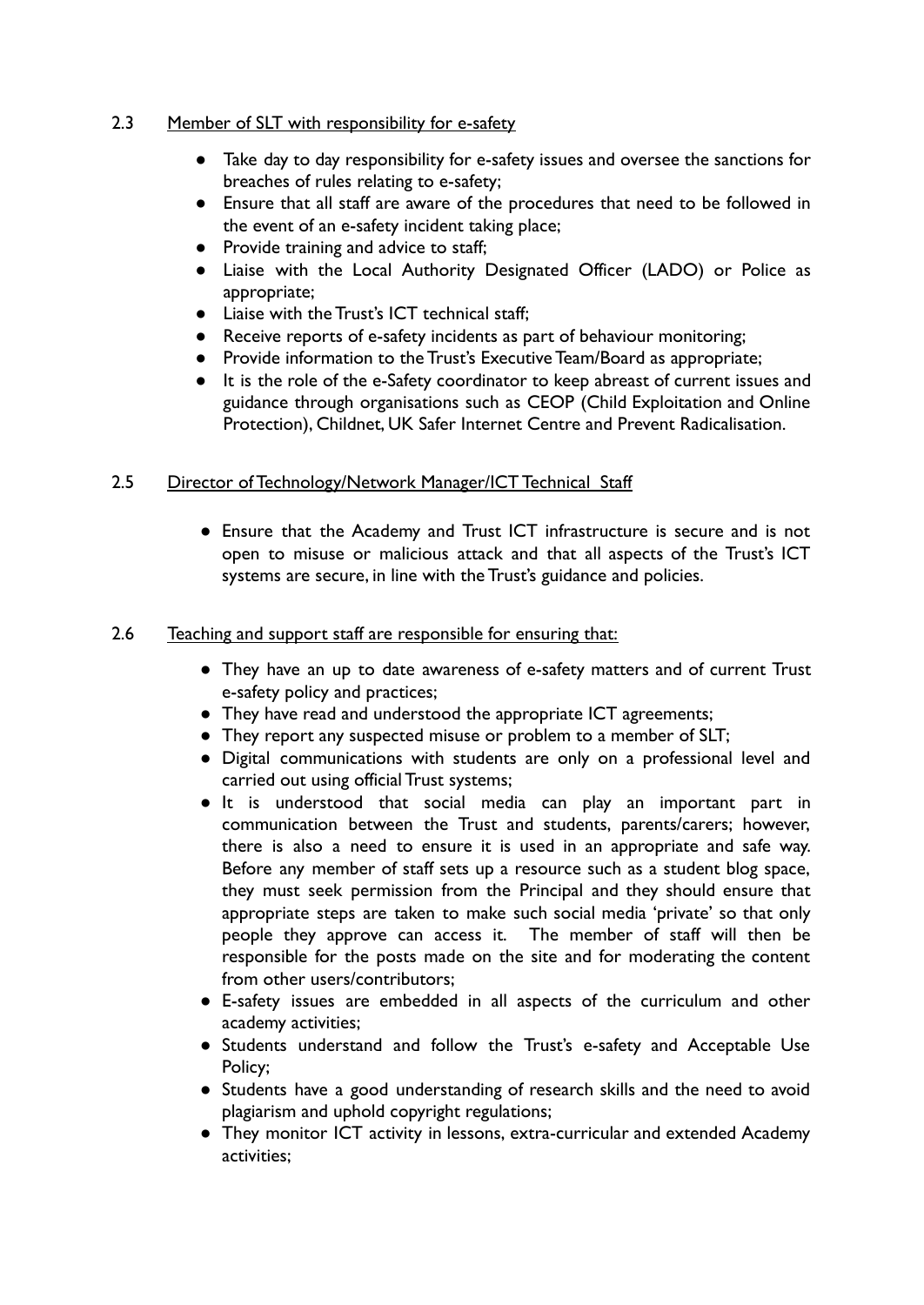- They are aware of e-safety issues related to the use of mobile phones, cameras and hand held devices and that they monitor their use and implement current best practice with regard to these devices;
- In lessons where internet use is pre-planned, students should be guided to sites that are checked as suitable for their use and that processes are in place to deal with any unsuitable material that is found in internet searches.

## 2.7 Designated Safeguarding Person (and Deputy)

Should be trained in e-safety issues and be aware of the potential for serious child protection issues to arise from:

- Sharing of personal data;
- Access to illegal/inappropriate materials;
- Inappropriate on-line contact with adults/strangers;
- Potential or actual incidents of grooming;
- Cyber-bullying

#### 2.8 Students

- Are responsible for using the Trust's ICT systems in accordance with Trust policy, which they will be expected to sign for before being given access to the Trust systems;
- Have a good understanding of research skills and the need to avoid plagiarism and uphold copyright regulations;
- Need to understand the importance of reporting abuse, misuse or access to inappropriate materials and know how to do so;
- Will be expected to know and understand Trust policies on the use of mobile phones, digital cameras and handheld devices. They should also know and understand the Trust's policies on the taking/use of images and on cyber-bullying;
- Should understand the importance of adopting good e-safety practice when using digital technologies out of school and realise that the Trust E-Safety Policy covers their actions out of the academies, if related to their membership of the Trust.

#### 2.9 Parents/Carers

Parents/carers play a crucial role in ensuring that their children understand the need to use the internet/mobile devices in an appropriate way. Research shows that many parents and carers do not fully understand the issues and are less experienced in the use of ICT than their children. The Trust will therefore take every opportunity to help parents understand these issues through Academy communications and the website.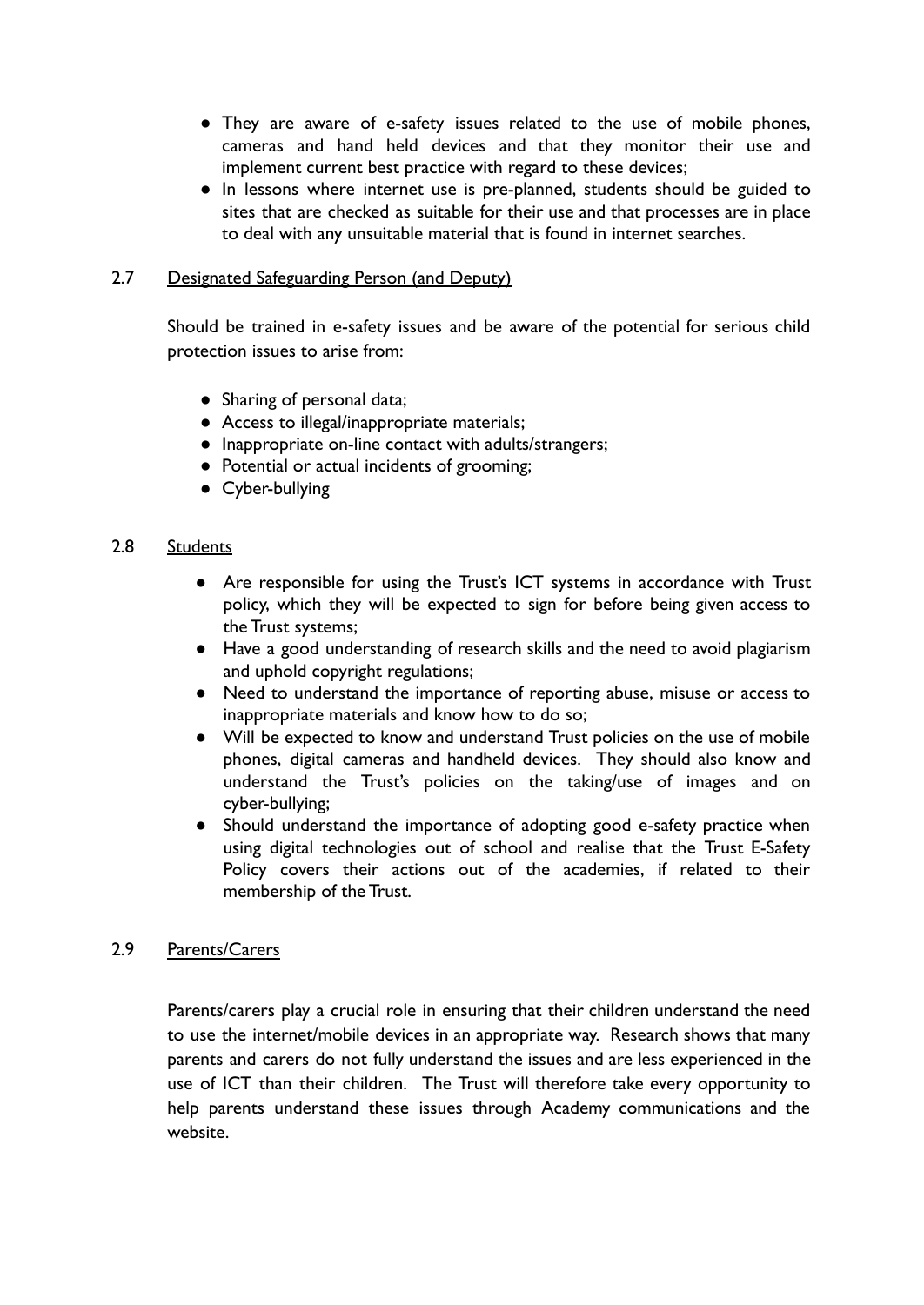Parents and carers will be responsible for:

- Endorsing the Trust policy;
- Accessing the Academy website in accordance with the relevant Acceptable Use Policy.

## 3. **Education and Training**

- 3.1 E-Safety education will be provided in the following ways:
	- A planned e-safety programme will be provided as part of the ICT programme;
	- Key e-safety messages will be reinforced as part of a planned programme of assemblies/tutor group and within the PSHE curriculum. Pupils are taught through VMG about British Values and to prevent radicalisation.;
	- Students will be taught whenever an opportunity occurs to be critically aware of the material/content they access on-line and be guided to validate the accuracy of information;
	- Students will be encouraged to adopt safe and responsible use of ICT, the internet and mobile devices both within and outside the academies;
	- Students will be taught to acknowledge the source of information used and to respect copyright when using material accessed on the internet;
	- Staff will act as good role models in their use of ICT, the internet and mobile devices.
- 3.2 Education and Training Staff

It is essential that all staff receive e-safety training and understand their responsibilities, as outlined in this policy. Training will be offered as follows:

- E-safety training for all staff is included as part of Level 1 child safeguarding training;
- All new staff will receive e-safety training as part of their induction programme, ensuring they understand the E-safety Policy and Acceptable Use Policy.
- 3.3 Training Governors

The Trust's online child safeguarding training covers the relevant elements of e-safety training. Governors are required to undertake the Trust's online training on their appointment.

## **4. Infrastructure, equipment, filtering and monitoring**

The Trust will be responsible for ensuring that the academies infrastructure/network is as safe and secure as is reasonably possible and that policies and procedures approved within this policy are implemented.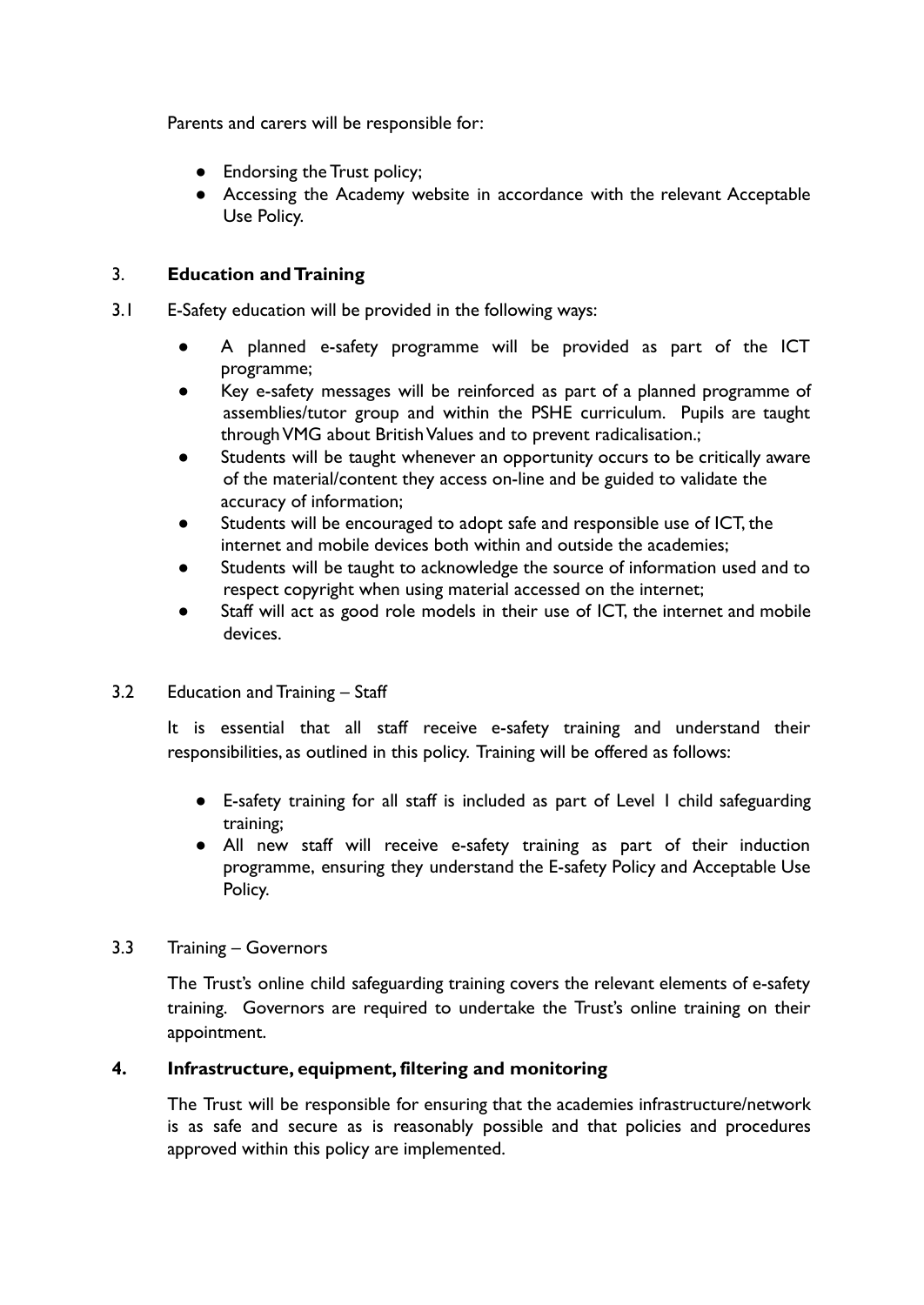- **All users will have clearly defined access rights to Trust's ICT systems;**
- All users will be provided with a username and password by ICT support who will keep an up to date record of users and their usernames. A strong, secure password will need to be set once.
- Users will be made responsible for the security of their username and password, must not allow other users to access the systems using their log on details and must immediately report any suspicion or evidence that there has been a breach of security;
- In the event of the Network Manager (or other member of the IT Support Team) needing to switch off the filtering for any reason, or for any user, this must be logged and carried out by a process that is agreed by the Principal/ Chief Operating Officer;
- Requests from staff for sites to be removed from the filtered list will be considered by the Network Manager and Director of Technology;
- ICT technical staff regularly monitor and record the activity of users on the Trust's ICT systems and users are made aware of this in the Acceptable Use Policy;
- Remote management tools are used by staff to control workstations and view users' activity;
- An appropriate system is in place for users to report any actual / potential e-safety incident to SLT;
- Appropriate security measures are in place to protect the servers, firewalls, routers, wireless systems, work stations, hand held devices etc from accidental or malicious attempts which might threaten the security of the Trust's systems and data;
- Guest users may be granted a temporary log in or guest account if agreed by the Network Manager;
- Personal use of the Trust's ICT systems should be limited to what may be deemed reasonable. The services are provided predominantly for education purposes;
- Neither staff nor students should install programmes or other software on workstations, portable devices or servers, without the prior express, written permission of the academy's Network Manager;
- Each Academy's ICT infrastructure and individual workstations are protected by up to date virus software;
- Personal data (as defined by the Data Protection Act) cannot be sent over the internet or taken off the Academy site unless safely encrypted or otherwise secured by password or other means – please refer to the Trust's Data Protection and Freedom of Information Policy for further information;
- Where staff have email accounts and other Trust data on their phone or other mobile device they must ensure that the device is locked with a password.

## **5. Curriculum**

E-safety should be a focus in all areas of the curriculum and staff should reinforce e-safety messages in the use of ICT across the curriculum.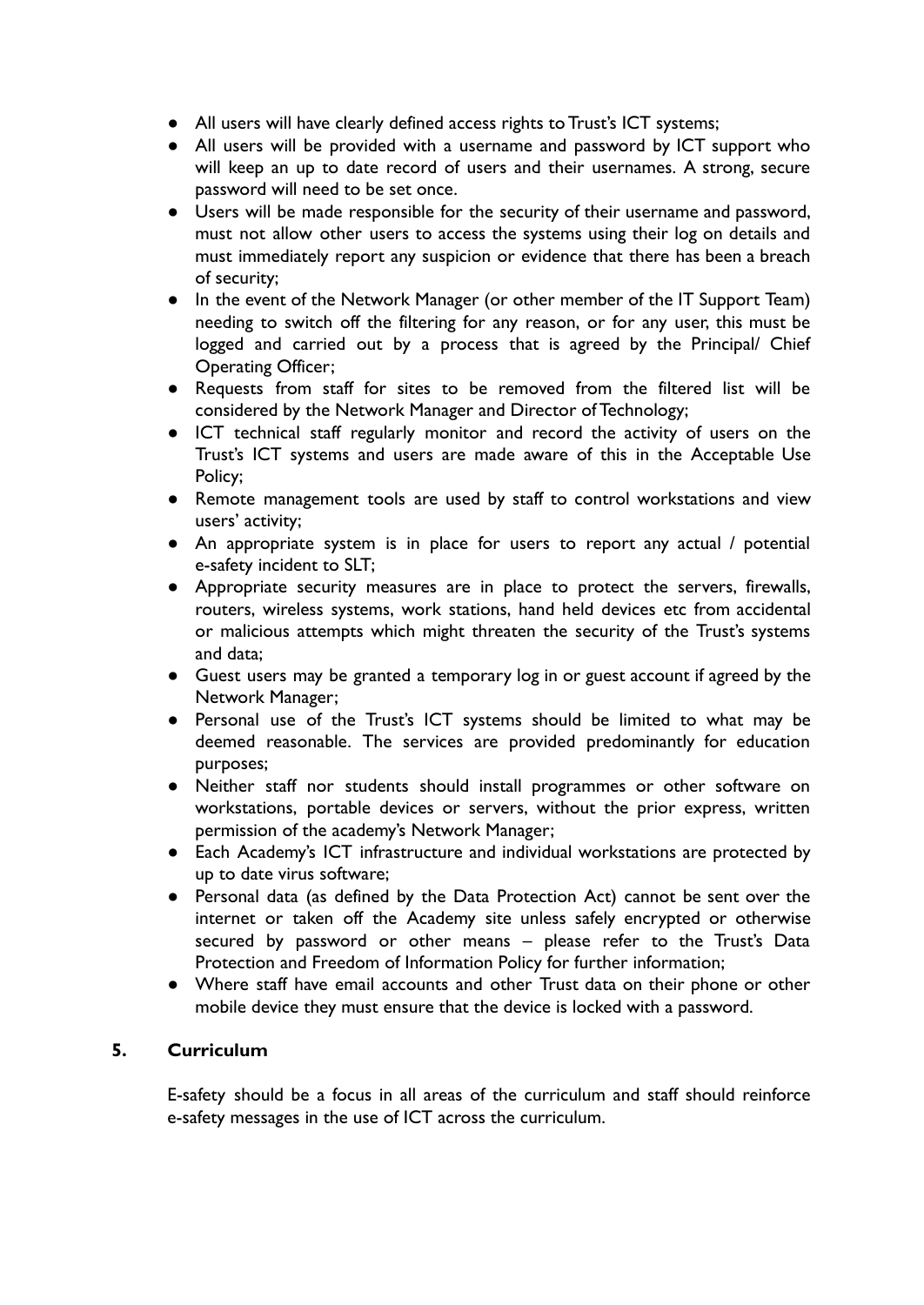- In lessons where internet use is pre-planned, it is best practice that students should be guided to sites checked as suitable for their use and that processes are in place for dealing with any unsuitable material that is found in internet searches;
- Where students are allowed to freely search the internet, e.g. using search engines, staff should be vigilant in monitoring the content of the websites the young people visit;
- Students should be taught in all lessons to be critically aware of the materials / content they access on-line and be guided to validate the accuracy of information;
- Students should be taught to acknowledge the source of information used and to respect copyright when using material accessed on the internet.

## **6. Use of digital and video images - Photographic,Video**

- 6.1 The development of digital imaging technologies has created significant benefits to learning, allowing staff and students instant use of images that they have recorded themselves or downloaded from the internet. However, staff and students need to be aware of the risks associated with sharing images and with posting digital images on the internet. Those images may remain available on the internet forever and may cause harm or embarrassment to individuals in the short or longer term. The academy Student planner provides specific guidance for all students in relation to online safety. This information will be reviewed and updated on an annual basis in order to ensure that the information remains current.
- 6.2 There are many reported incidents of employers carrying out internet searches for information about potential and existing employees. The academies will inform and educate users about these risks and will implement policies to reduce the likelihood of the potential for harm:
	- When using digital images, staff should inform and educate students about the risks associated with the taking, use, sharing, publication and distribution of images. In particular, they should recognise the risks attached to publishing their own images on the internet e.g. on social networking sites;
	- Staff are allowed to take digital / video images to support educational aims, but must follow Academy policies concerning the sharing, distribution and publication of those images. Those images should only be taken on Trust equipment; the personal equipment of staff should not be used for such purposes. They should also only be stored on the Trust's network and not on any personal device;
	- Care should be taken when taking digital / video images that students are appropriately dressed and are not participating in activities that might bring the individuals or the Trust into disrepute;
	- Students must not take, use, share, publish or distribute images of others without their permission;
	- Photographs published on the website, or elsewhere that include students will be selected carefully and will comply with good practice guidance on the use of such images;
	- Written permission from parents or carers will be obtained before photographs of students are published on the academy website (this is covered as part of the agreement signed by parents or carers);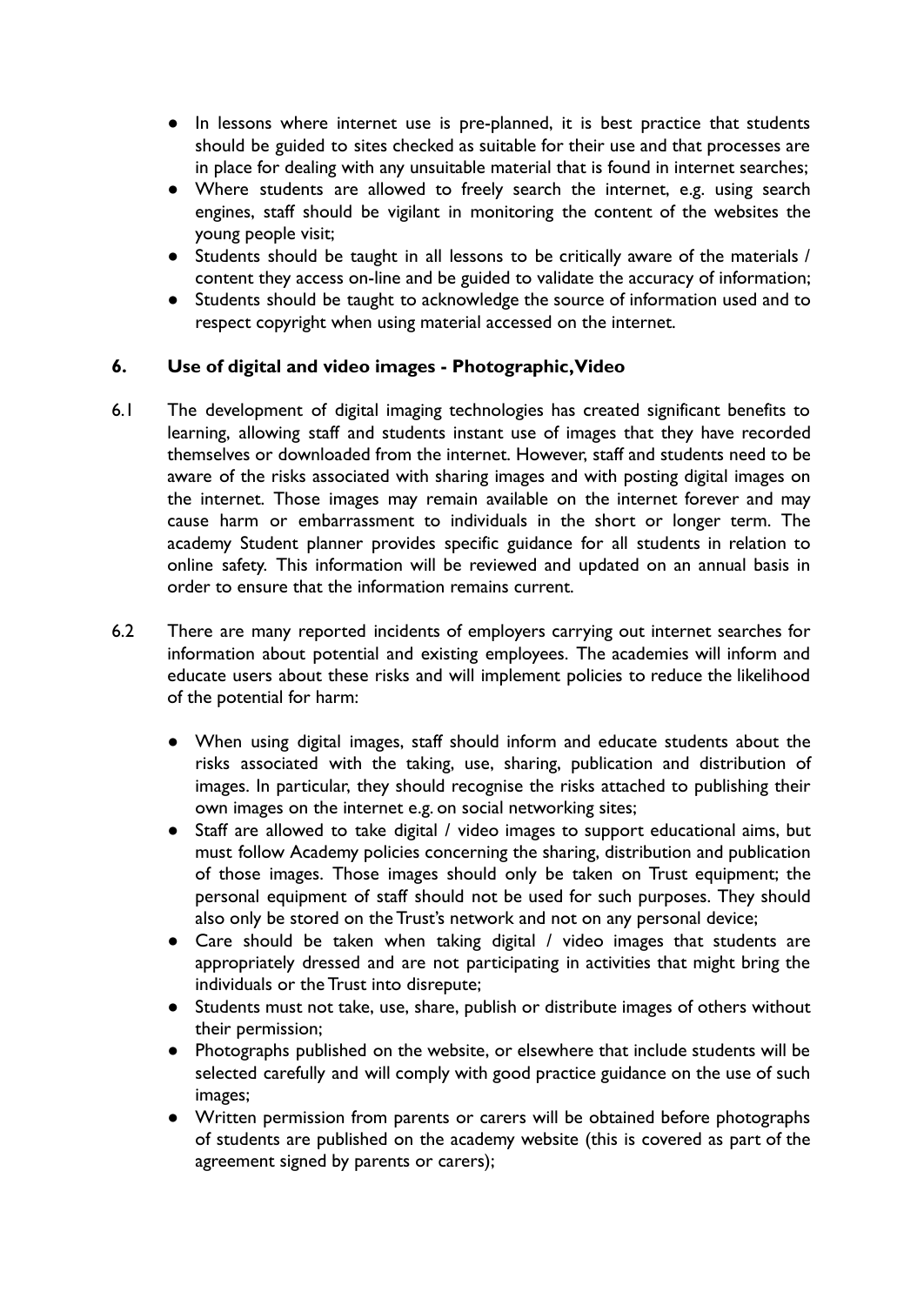● Be aware that downloading, copying or printing images from the internet may also breach copyright laws.

# **7. GDPR (General Data Protection Regulation)**

7.1 Personal data (as defined by the GDPR) will be recorded, processed, transferred and made available according to the GDPR.

The six data protection principles as laid down in the GDPR are followed at all times:

- Personal data shall be processed fairly, lawfully and in a transparent manner, and processing shall not be lawful unless one of the processing conditions can be met;
- Personal data shall be collected for specific, explicit, and legitimate purposes, and shall not be further processed in a manner incompatible with those purposes;
- Personal data shall be adequate, relevant, and limited to what is necessary for the purpose(s) for which it is being processed;
- Personal data shall be accurate and, where necessary, kept up to date;
- Personal data processed for any purpose(s) shall not be kept for longer than is necessary for that purpose / those purposes;
- Personal data shall be processed in such a way that ensures appropriate security of the data, including protection against unauthorised or unlawful processing and against accidental loss, destruction, or damage, using appropriate technical or organisational measures.
- 7.2 Staff must ensure that they:
	- At all times take care to ensure the safekeeping of personal data, minimising the risk of its loss or misuse;
	- Use personal data only on secure password protected computers and other devices, ensuring that they are properly 'logged-off' at the end of any session in which they are using personal data;
	- Transfer data using encryption/ secure password protected devices or ensure that the file is password protected.
- 7.3 When personal data is stored on any portable computer system, USB stick or any other removable media:
	- the data must be encrypted and password protected;
	- the device must be password protected (many memory sticks / cards and other mobile devices cannot be password protected, if this is the case then each individual file will need to be password protected);
	- the data must be securely deleted from the device, once it is no longer required.

# **8. Communications**

8.1 A wide range of rapidly developing communications technologies has the potential to enhance learning.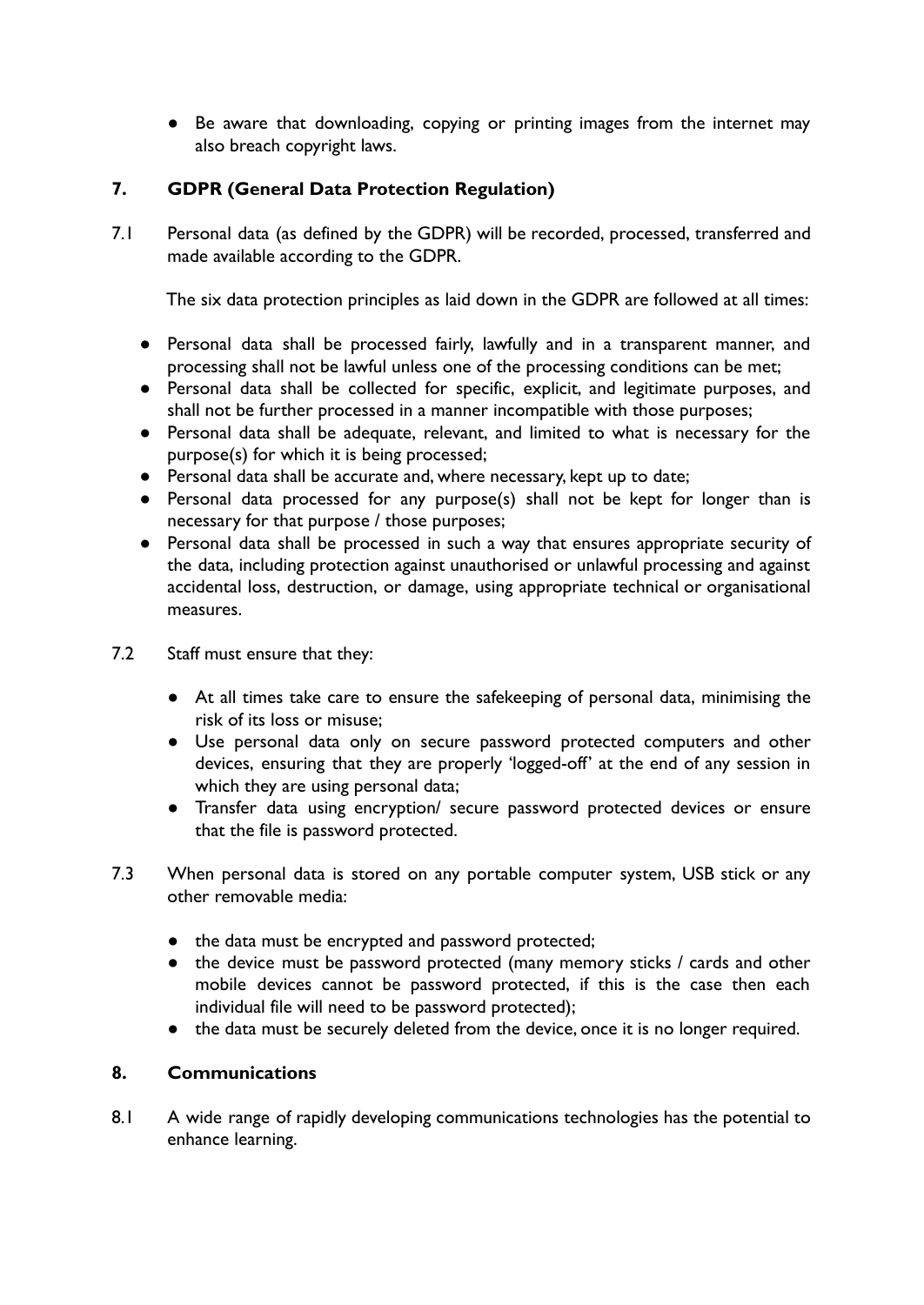- Users need to be aware that email communications may be monitored;
- Users must immediately report, to a member of SLT, the receipt of any email that makes them feel uncomfortable, is offensive, threatening or bullying in nature and must not respond to any such email;
- Any digital communication between staff and students or parents / carers (email, eportal etc.) must be professional in tone and content. These communications may only take place on official (monitored) Trust systems. Personal email addresses, text messaging or public chat / social networking programmes must not be used for these communications;
- Students should be taught about email safety issues, such as the risks attached to the use of personal details. They should also be taught strategies to deal with inappropriate emails and be reminded of the need to write emails clearly and correctly and not include any unsuitable or abusive material'
- Personal information should not be posted on the academy website and only official email addresses should be used to identify members of staff.

# **9. Unsuitable / inappropriate activities**

9.1 Some internet activity e.g. accessing child abuse images or distributing racist material is illegal and is obviously be banned from the Trust and all other ICT systems. Other activities e.g. Cyber-bullying, use of electronic communications to radicalise children or others, is banned and could lead to criminal prosecution. There are however a range of activities which may, generally, be legal but would be inappropriate in a school context, either because of the age of the users or the nature of those activities.

# 10. **The Prevent Duty**

10.1 The statutory guidance makes clear the need for schools to ensure that children are safe from radicalisation and extremist material when accessing the internet in schools. Schools should ensure that suitable filtering is in place, OGAT uses WatchGuard firewalls to monitor staff and pupil online activity with procedures for investigating any misuse in place. As with other online risks of harm, every member of staff needs to be aware of the risks posed by the online activity of extremist and radicalisation groups.

# **11. Responding to incidents of misuse**

- 11.1 It is hoped that all members of the Trust community will be responsible users of ICT, who understand and follow this policy. However, there may be times when infringements of the policy could take place, through careless or irresponsible or, very rarely, through deliberate misuse. Listed below are the responses that will be made to any apparent or actual incidents of misuse:
- 11.2 If any apparent or actual misuse appears to involve illegal activity i.e.
	- **child sexual abuse images**